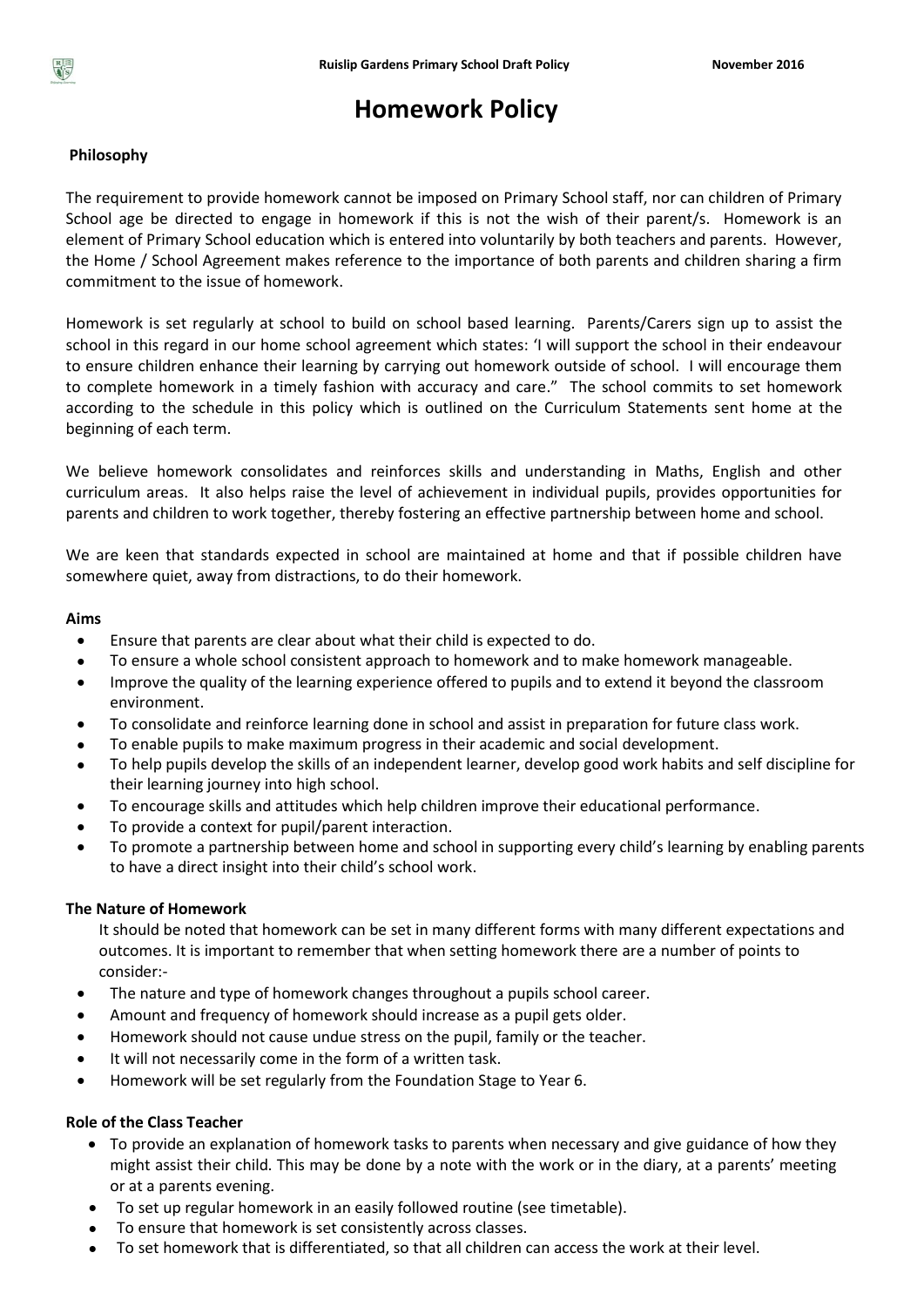

- To ensure any homework is purposeful and links directly to the taught curriculum.
- To reward and praise children who regularly complete homework tasks and produce work of a high
- standard.
- To mark homework and give verbal or written feedback to pupils before it is handed back to pupils.

## **Homework Parameters**

All children are expected to read daily for around 10 minutes. This reading should be recorded by an adult in the Home School Book. Children in KS2 will record their homework tasks in this book; parents need to sign this book weekly to acknowledge that homework has been completed and can use this is an opportunity to write a note for the class teacher.

Homework should be appropriate for the individual child's level of achievement which includes taking into account an SEND requirements or where English is an Additional Language.

It should be used as an extension of the curriculum and be meaningful to the child. Parents should always feel confident that they can assist their child, and all effort should be made to ensure that suitable explanation, either verbal or written, accompanies all pieces of homework.

All homework will be marked according to the school's Feedback and Marking Policy. A child's homework marking will be recorded by the class teacher according to the school's guidance.

Materials on which to complete the homework will be provided by the school. Any practical activities should involve easily accessible `homely' things so as not to disadvantage any pupil. The school will not replace lost homework books. A new book will have to be purchased by parents.

It is important that homework should be seen to be valued by parents as well as teachers. As the amount increases, a set, quiet time would help develop the habit of homework. Any extra homework which children choose to do will be valued by their teacher.

There is no obligation for a teacher to provide homework during a period of a child's absence from school, unless this absence is for reasons of exclusion.

## **Homework Timetable**

#### EYFS

Nursery and Reception children will have home learning activities that will be gradually introduced to children. Instructions for these will be given at the time of setting. For Nursery these activities are optional. These tasks are designed to support activities covered in class. Children are expected to read and practise their coloured words every night and adults are encouraged to read to their child as often as possible.

#### Year 1 & Year 2

| <b>English</b>             | <b>Maths</b> | <b>Spellings</b>                        |
|----------------------------|--------------|-----------------------------------------|
| Set Fridays                | Set Fridays  | Set Fridays tested the following Friday |
| due in Wednesdays   due in |              | Golden words will also be updated       |
|                            | Wednesdays   |                                         |